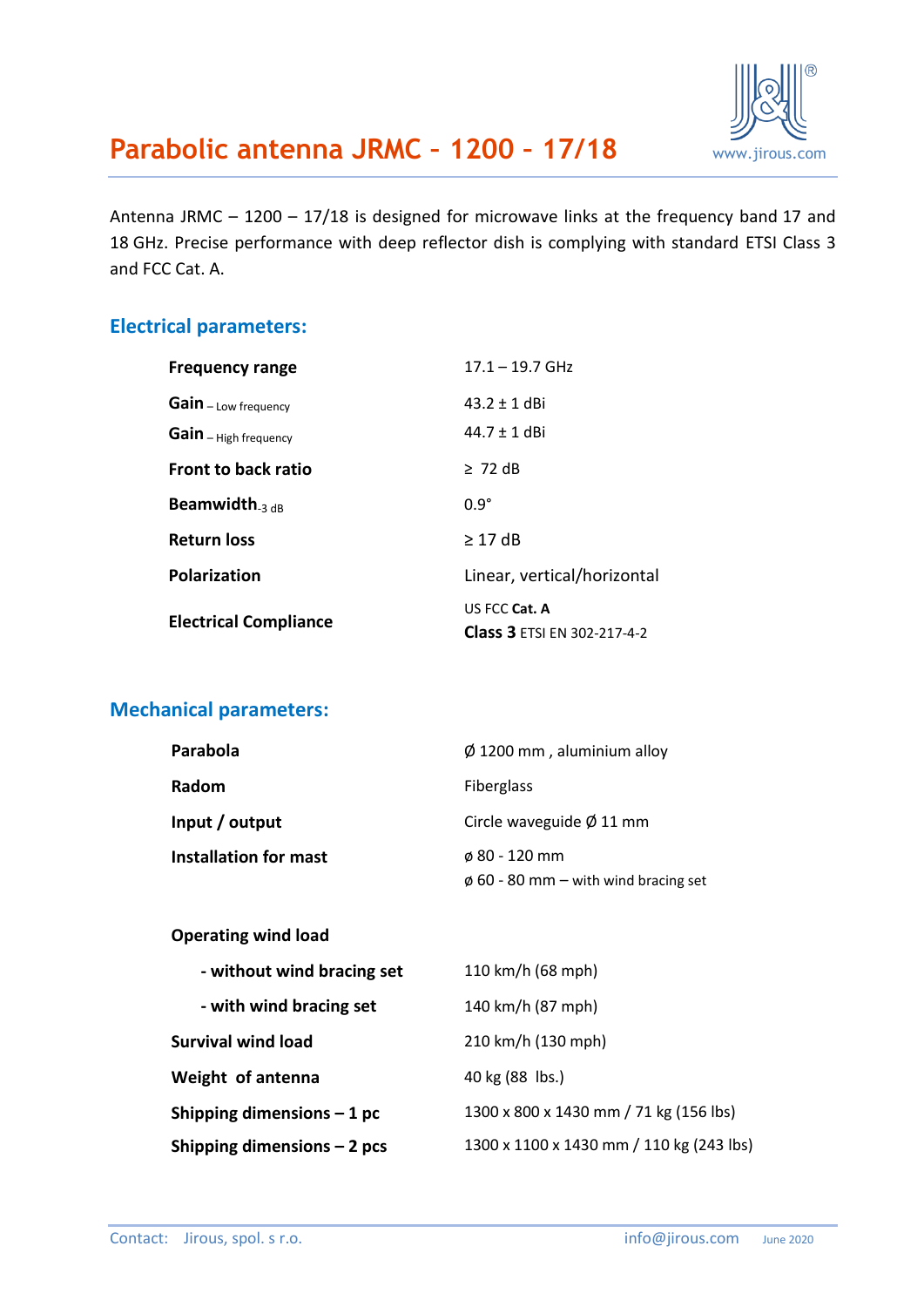

#### **Usage:**

The antenna is supplied together with a massive holder that allows easy mounting on a mast. Holder can be installed separately on the mast. Subsequently, the antenna with microwave unit can be simply hung up into it.

Antenna holder allows fine setting elevation  $\pm$  15°and azimuth  $\pm$  7°. Ready for right and left side mounting.

In the areas with the expected occurrence of the strong winds the usage of the (adjustable) wind bracing set is recommended. For mounting on the **mast ø 60 – 80 mm the usage of the (adjustable) wind bracing set** is strongly recommended.

The usage of adjustable wind bracing set allows to set azimuth more comfortably.

The wind bracing set (Fig.3) or the adjustable wind bracing set (Fig.4) are optional accessories.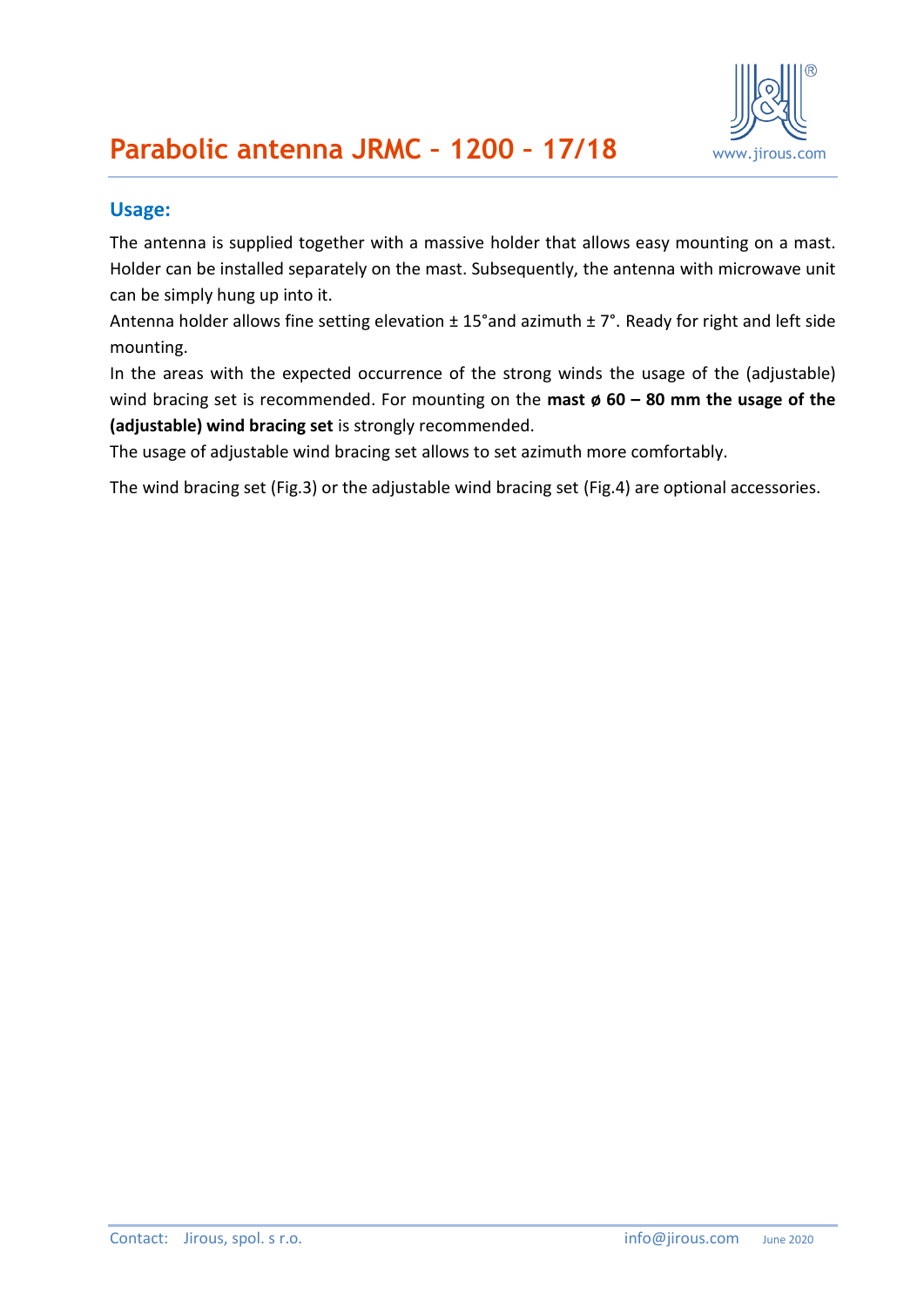



### **Measurement of radiation pattern:**

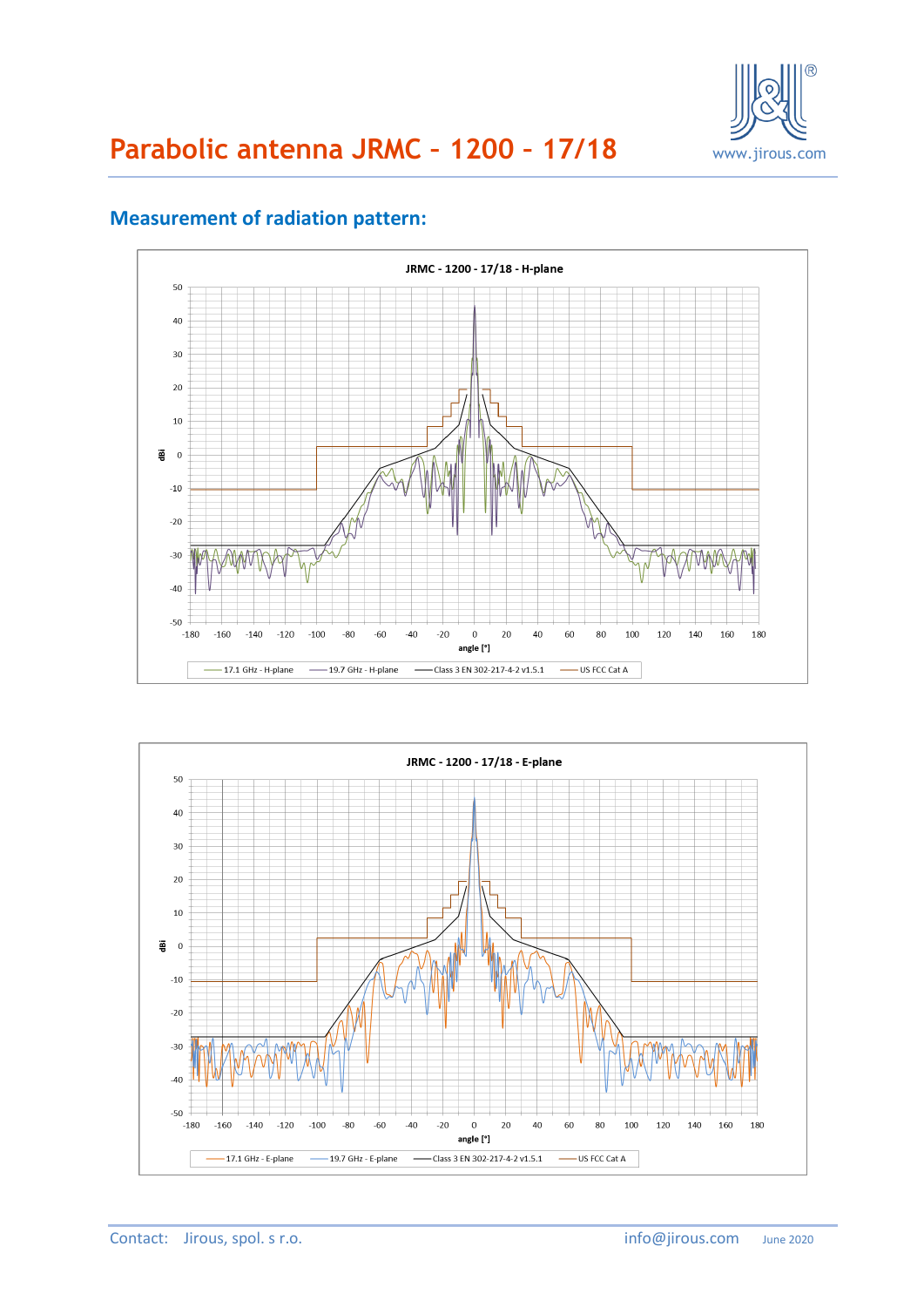

### **Outline:**



Fig. 2 Isometric view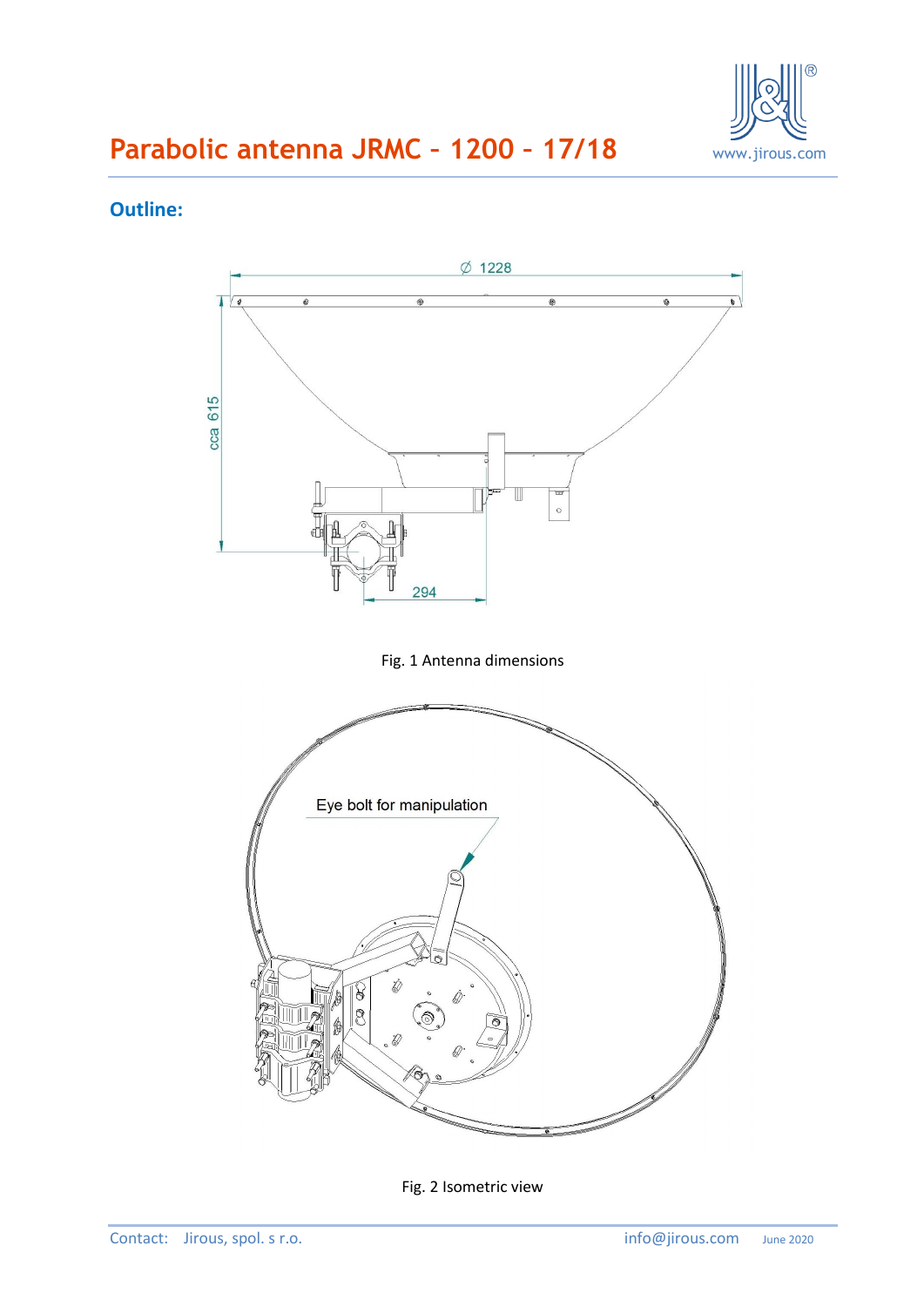



Fig. 3 Antenna with wind bracing set (top view)



Fig. 4 Antenna with adjustable wind bracing set (top view)